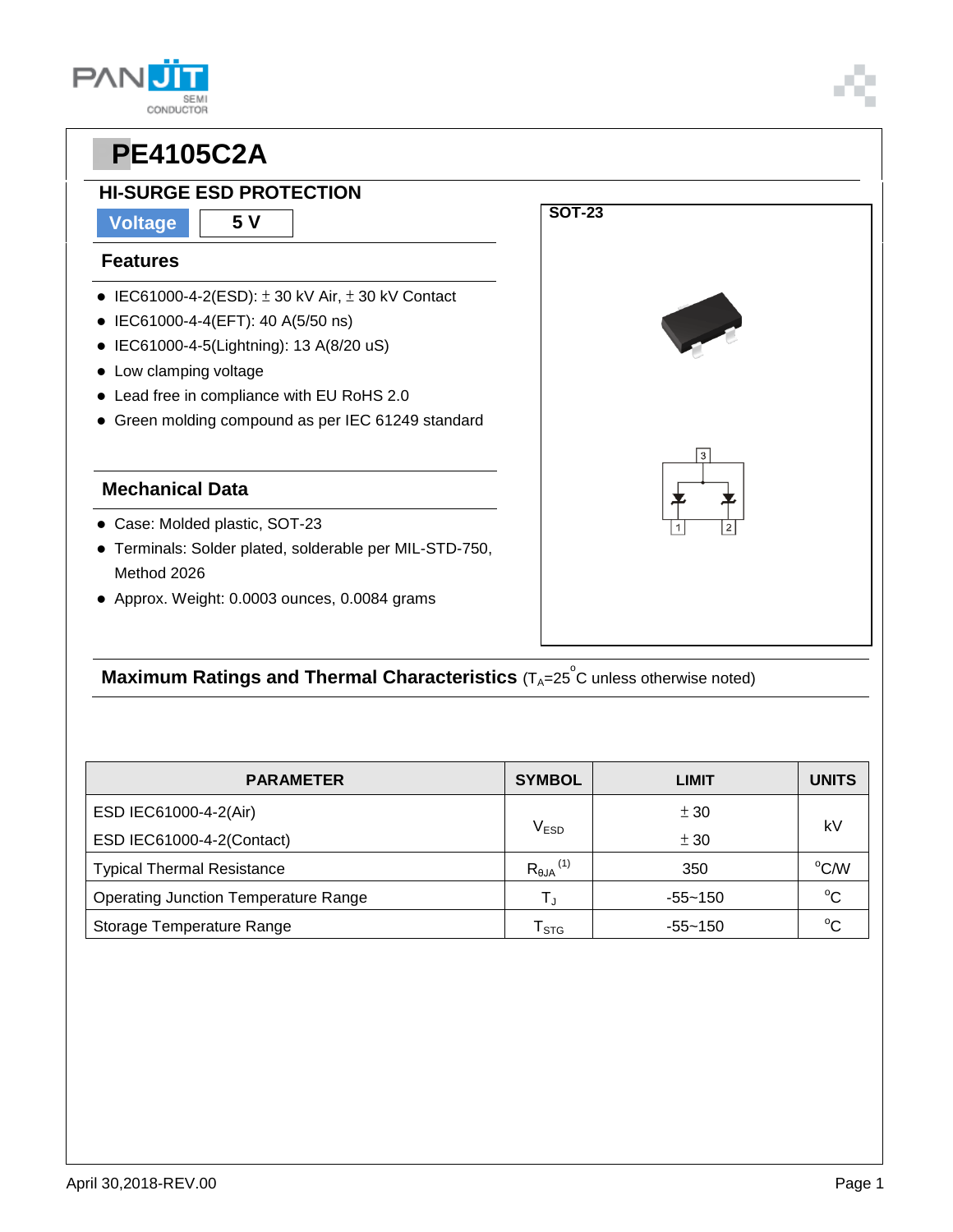



# **PPE4105C2A**

## **Electrical Characteristics** (T<sub>A</sub>=25<sup>°</sup>C unless otherwise noted)

| <b>PARAMETER</b>               | <b>SYMBOL</b>            | <b>TEST CONDITION</b>            | MIN. | TYP. | MAX. | <b>UNITS</b> |
|--------------------------------|--------------------------|----------------------------------|------|------|------|--------------|
| Reverse Stand-Off Voltage      | $V_{RWM}$ <sup>(2)</sup> |                                  |      |      | 5    |              |
| Reverse Breakdown Voltage      | $V_{BR}$                 | $I_{BR}$ = 1 mA                  | 6    |      | 7.5  |              |
| Reverse Leakage Current        | <sup>I</sup> R           | $V_R = 5 V$                      |      |      |      | uA           |
| <b>Clamping Voltage</b>        | $V_{CL}$                 | $I_{PP} = 1$ A, $t_P = 8/20$ us  |      |      | 8    |              |
|                                |                          | $I_{PP}$ = 13 A, $t_P$ = 8/20 us |      |      | 11   | V            |
| Off State Junction Capacitance | C.                       | OVdc Bias $f = 1$ MHz            |      |      | 120  | рF           |

NOTES:

1. Mounted on a FR4 PCB, Single-sided copper, mini pad.

2. A transient suppressor is selected according to the working peak reverse voltage( $V_{RWM}$ ), which should be equal to or greater than the DC or continuous peak operation voltage level.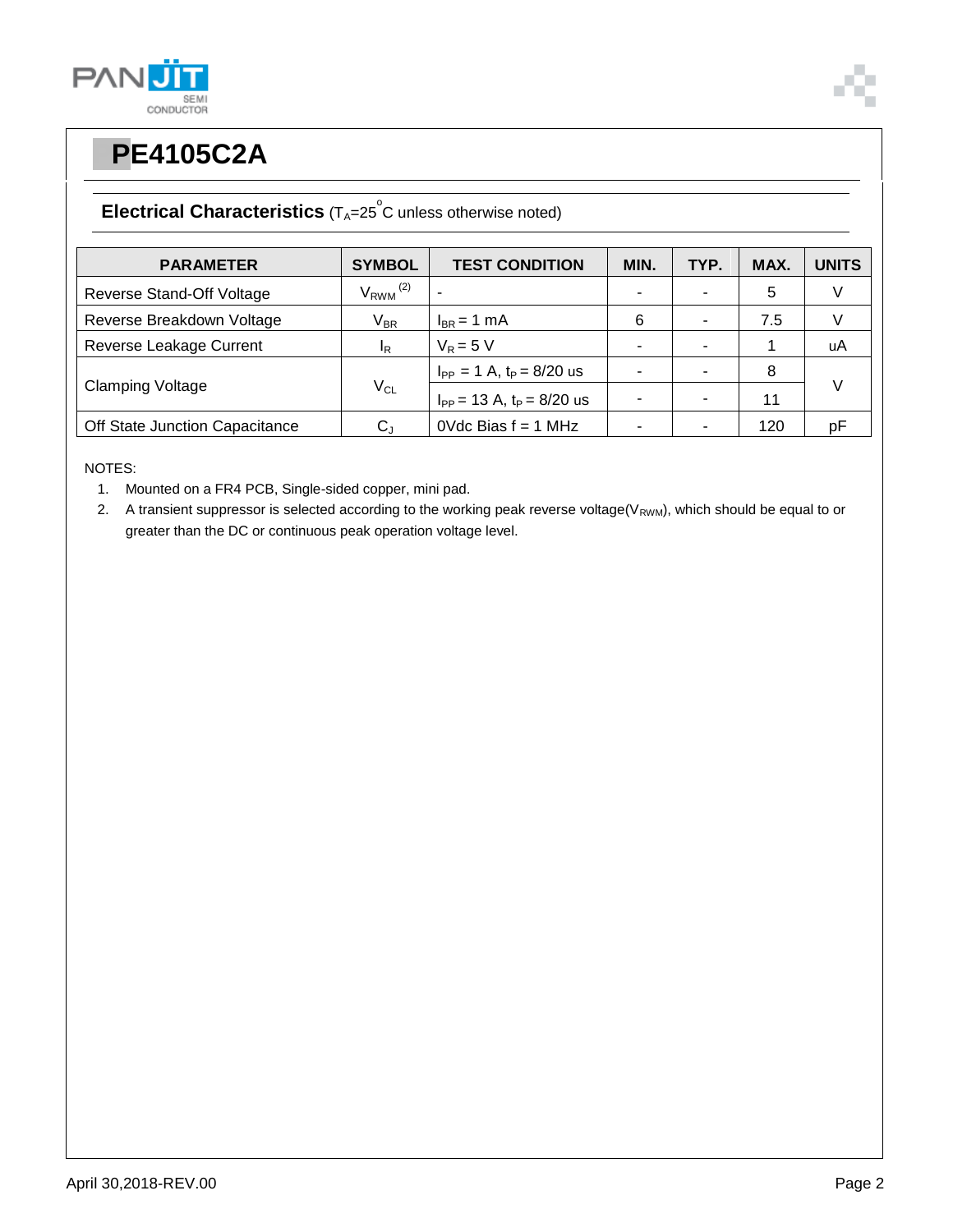



 $t_{\rm P} = 8 / 20$  us

**TYPICAL CHARACTERISTIC CURVES**





**PANU** SEMI<br>CONDUCTOR

9

12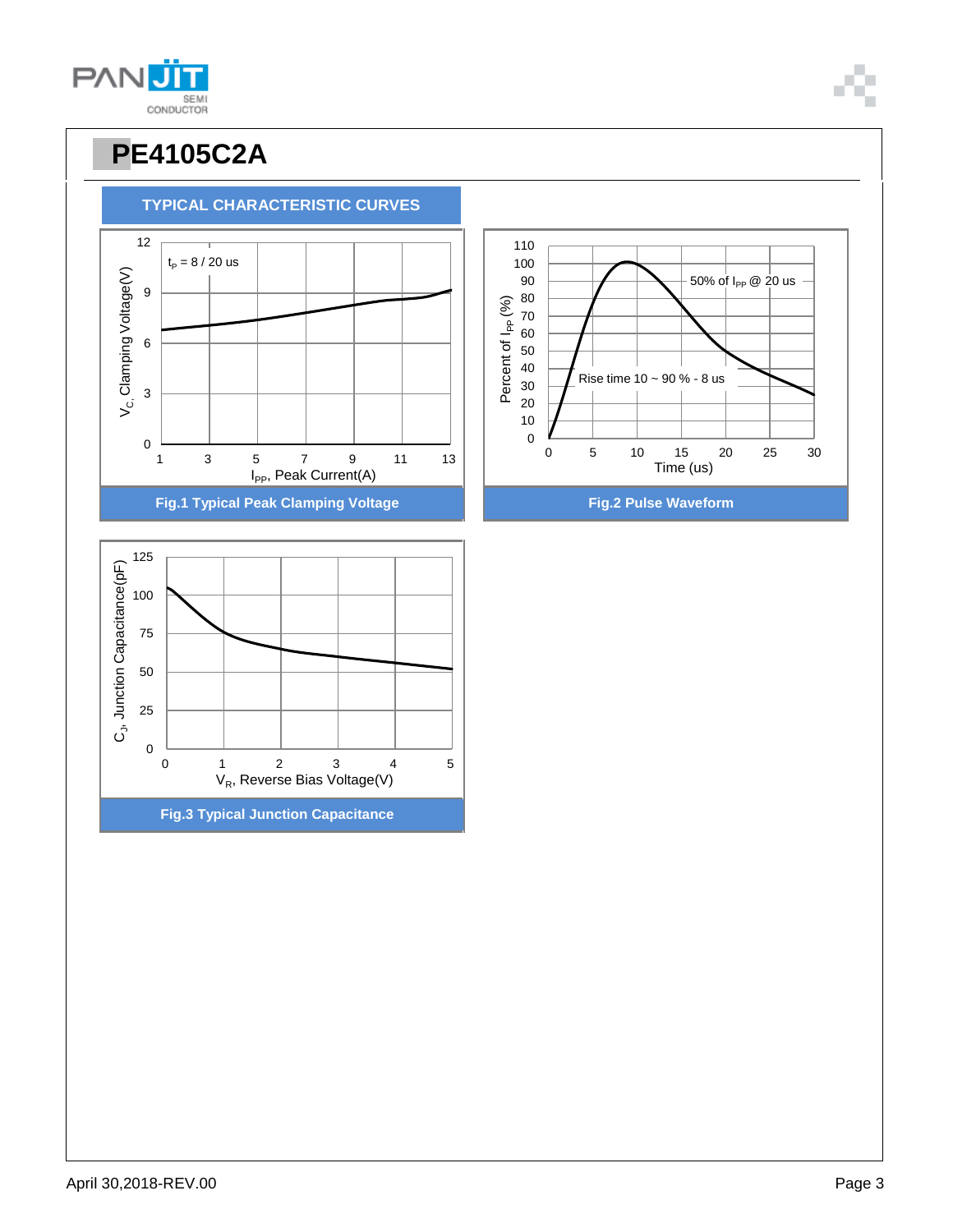



#### **Part No Packing Code Version**

| <b>Part No Packing Code</b> | Package Type | <b>Packing Type</b> | <b>Marking</b> | <b>Version</b> |
|-----------------------------|--------------|---------------------|----------------|----------------|
| PE4105C2A R1 00001          | SOT-23       | $3K/7"$ Reel        | 52A            | Halogen Free   |

### **Packaging Information & Mounting Pad Layout**